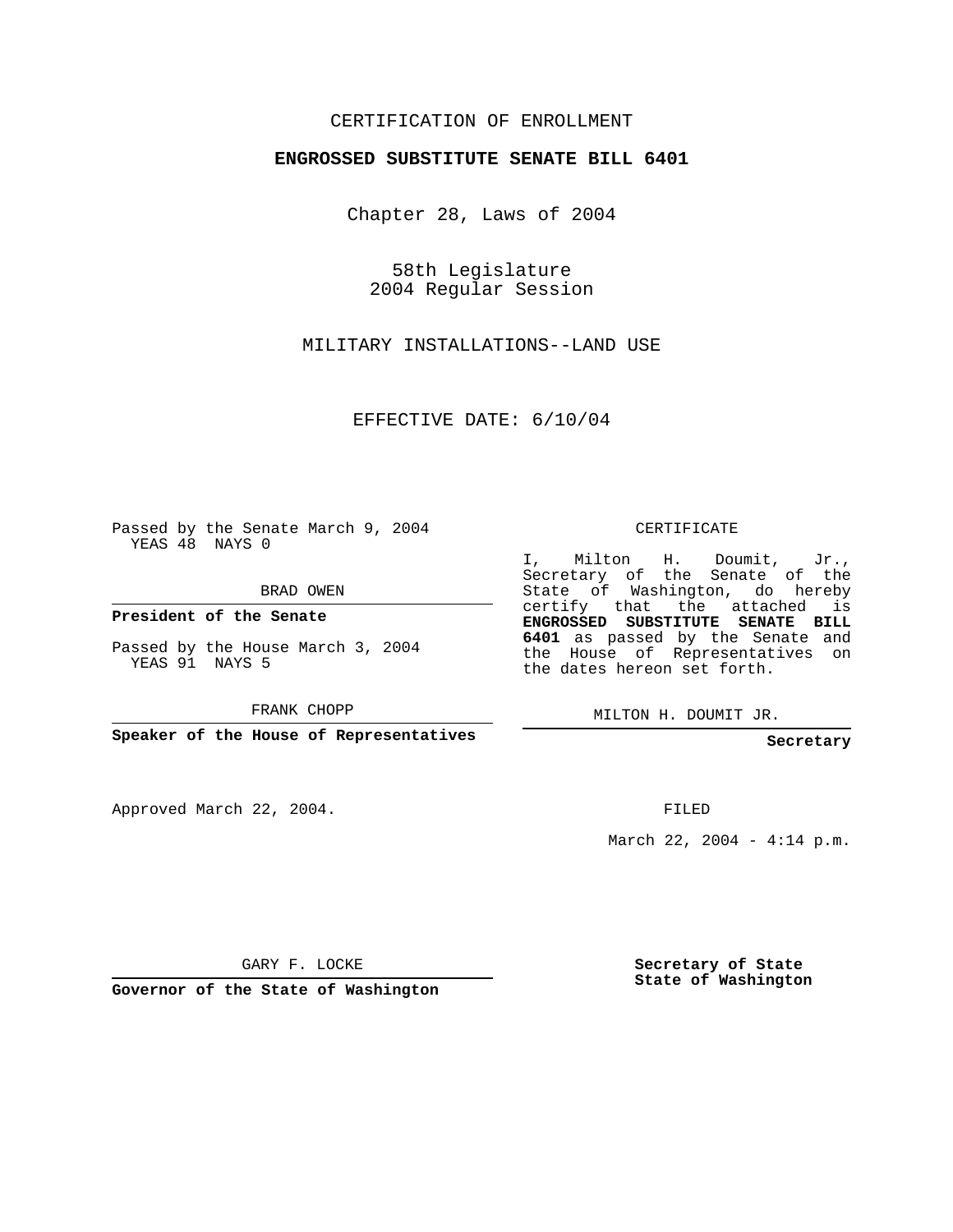## **ENGROSSED SUBSTITUTE SENATE BILL 6401** \_\_\_\_\_\_\_\_\_\_\_\_\_\_\_\_\_\_\_\_\_\_\_\_\_\_\_\_\_\_\_\_\_\_\_\_\_\_\_\_\_\_\_\_\_

\_\_\_\_\_\_\_\_\_\_\_\_\_\_\_\_\_\_\_\_\_\_\_\_\_\_\_\_\_\_\_\_\_\_\_\_\_\_\_\_\_\_\_\_\_

AS AMENDED BY THE HOUSE

Passed Legislature - 2004 Regular Session

## **State of Washington 58th Legislature 2004 Regular Session**

**By** Senate Committee on Land Use & Planning (originally sponsored by Senators Rasmussen, Roach, Kastama, Franklin, Doumit, Shin, Schmidt, Oke, Haugen and Murray)

READ FIRST TIME 02/09/04.

 AN ACT Relating to encroachment of incompatible land uses around military installations; adding a new section to chapter 36.70A RCW; and creating a new section.

BE IT ENACTED BY THE LEGISLATURE OF THE STATE OF WASHINGTON:

 NEW SECTION. **Sec. 1.** The United States military is a vital component of the Washington state economy. The protection of military installations from incompatible development of land is essential to the health of Washington's economy and quality of life. Incompatible development of land close to a military installation reduces the ability of the military to complete its mission or to undertake new missions, and increases its cost of operating. The department of defense evaluates continued utilization of military installations based upon their operating costs, their ability to carry out missions, and their ability to undertake new missions.

 NEW SECTION. **Sec. 2.** A new section is added to chapter 36.70A RCW to read as follows:

(1) Military installations are of particular importance to the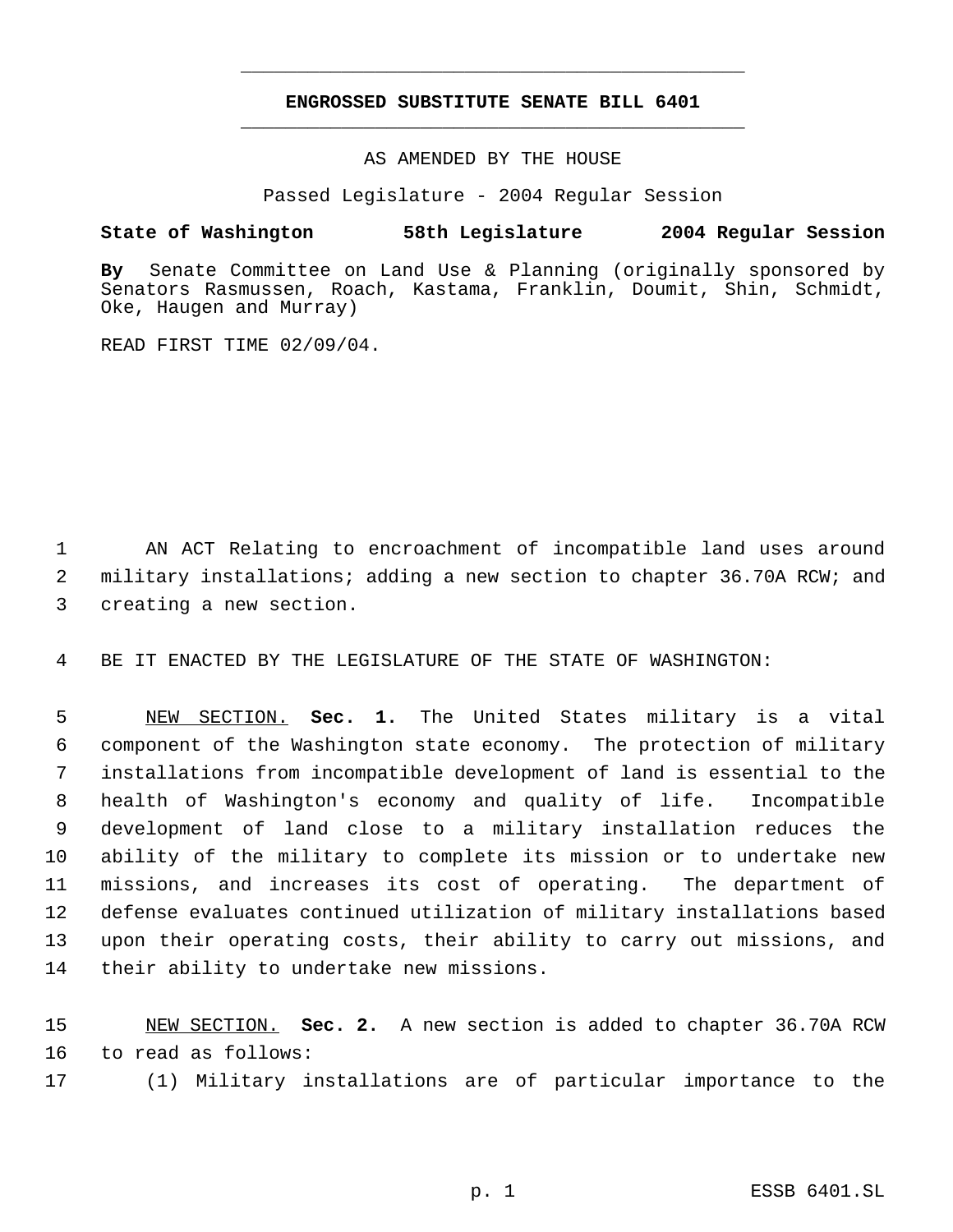economic health of the state of Washington and it is a priority of the state to protect the land surrounding our military installations from incompatible development.

 (2) Comprehensive plans, amendments to comprehensive plans, development regulations, or amendments to development regulations adopted under this section shall be adopted or amended concurrent with the scheduled update provided in RCW 36.70A.130, except that counties and cities identified in RCW 36.70A.130(4)(a) shall comply with this section on or before December 1, 2005, and shall thereafter comply with this section on a schedule consistent with RCW 36.70A.130(4).

 (3) A comprehensive plan, amendment to a plan, a development regulation or amendment to a development regulation, should not allow development in the vicinity of a military installation that is incompatible with the installation's ability to carry out its mission requirements. A city or county may find that an existing comprehensive plan or development regulations are compatible with the installation's ability to carry out its mission requirements.

 (4) As part of the requirements of RCW 36.70A.070(1) each county and city planning under RCW 36.70A.040 that has a federal military installation, other than a reserve center, that employs one hundred or more personnel and is operated by the United States department of defense within or adjacent to its border, shall notify the commander of the military installation of the county's or city's intent to amend its comprehensive plan or development regulations to address lands adjacent to military installations to ensure those lands are protected from incompatible development.

 (5)(a) The notice provided under subsection (4) of this section shall request from the commander of the military installation a written recommendation and supporting facts relating to the use of land being considered in the adoption of a comprehensive plan or an amendment to a plan. The notice shall provide sixty days for a response from the commander. If the commander does not submit a response to such request within sixty days, the local government may presume that implementation of the proposed plan or amendment will not have any adverse effect on the operation of the installation.

 (b) When a county or city intends to amend its development regulations to be consistent with the comprehensive plan elements addressed in (a) of this subsection, notice shall be provided to the